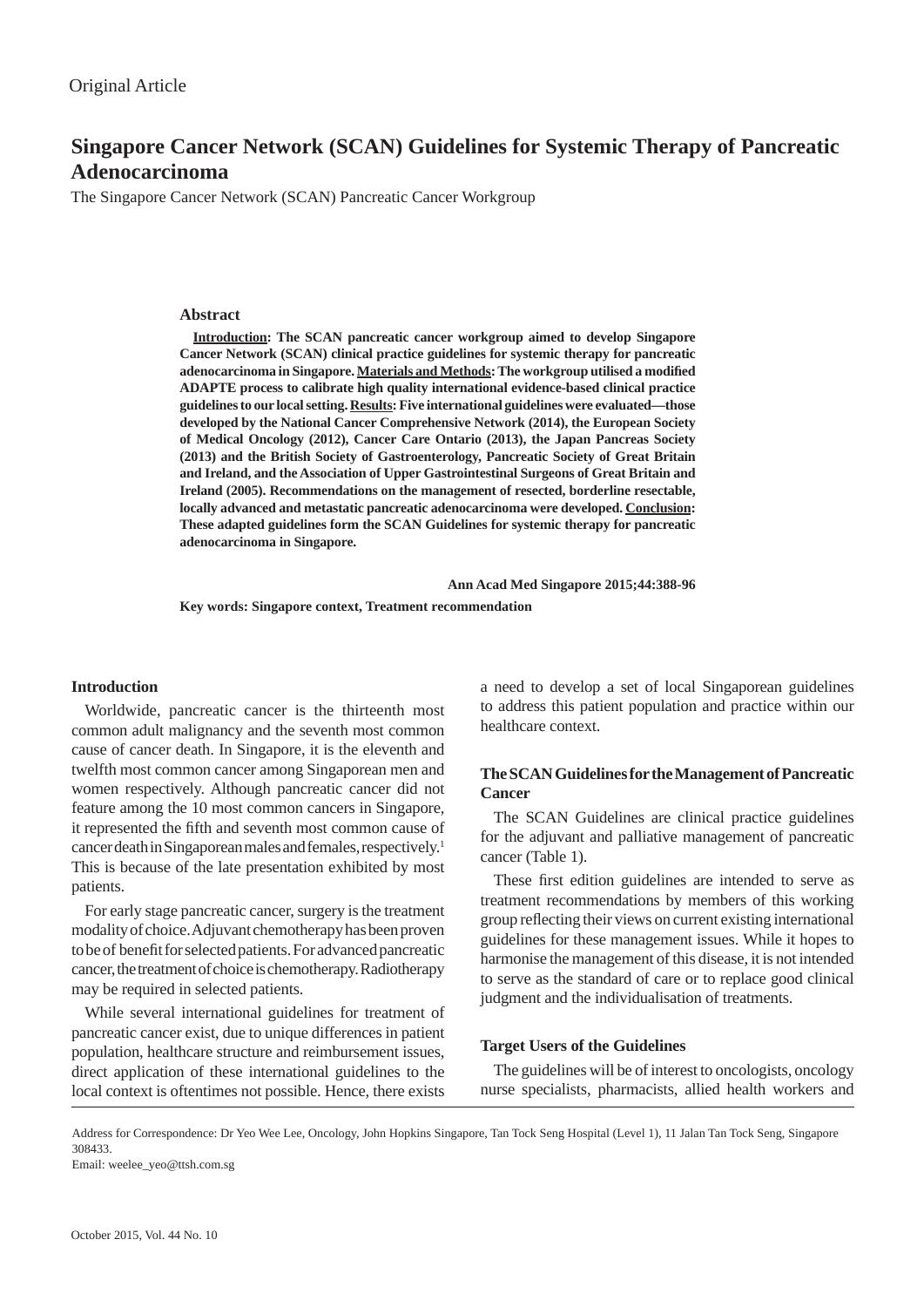| Table 1. Singapore Cancer Network (SCAN) Guidelines for Systemic Therapy of Pancreatic Adenocarcinoma |  |  |
|-------------------------------------------------------------------------------------------------------|--|--|
|                                                                                                       |  |  |

|                                                                      | <b>Guideline Recommendations</b>                                                                                                                                                                                                                                                                                                                                                                                                                                                                                                                                                                                            |
|----------------------------------------------------------------------|-----------------------------------------------------------------------------------------------------------------------------------------------------------------------------------------------------------------------------------------------------------------------------------------------------------------------------------------------------------------------------------------------------------------------------------------------------------------------------------------------------------------------------------------------------------------------------------------------------------------------------|
| Adjuvant Therapy for<br><b>Resected Pancreatic</b><br>Adenocarcinoma | 1. Adjuvant gemcitabine or adjuvant TS-1 are both reasonable options postsurgical resection for PDAC.<br>2. Adjuvant radiation therapy concurrent with fluoropyrimidine is not recommended routinely for these patients unless<br>resection margin is positive.<br>3. A full restaging scan should be performed prior to start of adjuvant chemotherapy to rule out any metastases.                                                                                                                                                                                                                                         |
| Borderline Resectable<br>Pancreatic Adenocarcinoma                   | 1. Neoadjuvant therapy can be considered in patients with borderline resectable pancreatic adenocarcinoma. There is<br>insufficient evidence to recommend a specific regimen. Possible regimens for chemotherapy include FOLFIRINOX<br>or gemeitabine-based combination chemotherapy. Subsequent chemoradiation can be considered after initial<br>chemotherapy.<br>2. Participation in clinical trials recommended if available.                                                                                                                                                                                           |
| <b>Locally Advanced Pancreatic</b><br>Adenocarcinoma (LAPC)          | 1. Chemotherapy alone or fluoropyrimidine-based chemoradiotherapy are reasonable options.<br>2. Chemotherapy regimens recommended as per metastatic setting.<br>3. Upfront chemoradiotherapy can be considered for patients with poorly controlled pain from local disease.<br>4. Participation in clinical trials recommended if available.                                                                                                                                                                                                                                                                                |
| Metastatic Pancreatic<br>Adenocarcinoma (PDAC)                       | 1. Best supportive care ought to be considered for patients with poor performance status.<br>2. Systemic chemotherapy is recommended for patients with good performance status. First-line chemotherapy with<br>FOLFORINOX or combination gemcitabine and abraxane is preferred.<br>3. In the second-line setting, the recommendation is fluoropyrimidine-based chemotherapy if previously treated with<br>gemcitabine-based therapy or gemcitabine-based therapy if previously treated with fluoropyrimidine-based therapy.<br>4. After second-line therapy, participation in clinical trials is recommended if available. |

general practitioners involved in the management of patients with pancreatic cancer.

#### **Guideline Recommendations/Development**

The SCAN pancreatic cancer workgroup comprises a panel of 6 medical oncologists from Singapore with special subspecialty interest in the management of pancreatic cancer. Membership of the workgroup was by invitation. The workgroup elected its own chairperson and decided on its own scope. Guideline selection was conducted through workgroup consensus. Potential conflicts of interest were declared by the International Committee of Medical Journal Editors (ICMJE) guidelines. Secretarial support for the overall guideline development effort was provided by Annals, Academy of Medicine Singapore. No other financial support was obtained. Guideline searching was conducted by the section lead with input from the workgroup members. The group met once in person, and completed guideline development through email communication.

The ADAPTE framework<sup>2</sup> was used as a pragmatic structure and guidance for calibration of international high quality guidelines to the Singapore context. The framework involves 3 phases: set-up, adaptation and finalisation. During the set-up phase, available resources were considered. During the adaptation phase, specific breast cancer-related issues of relevance were identified and the scope and distribution of tasks were finalised. High quality guidelines were selected for evaluation and structured approaches developed for guideline evaluation and selection. This involved the extraction of data on source

guideline development, the setting up of mechanisms for selecting recommendations and also recognising possible dissent amongst panel members. The guidelines were chosen based on their high quality, currency and applicability to our patient population. Calibration of guidelines to the local context based on available Singapore data was encouraged. The finalisation phase involved writing, external review, stakeholder feedback, and the setting up of a mechanism for regular updating. For each individual recommendation, agreement was established by a simple majority for established international recommendations and by a twothird majority for independent local recommendations. Dissenting workgroup members were invited to include comments for each recommendation. International measures of cost-effectiveness for each recommendation were obtained where available but not used to inform the recommendations.

These guidelines set out to address the 4 main management issues which were selected for this topic:

- 1. Adjuvant Therapy for Resected Pancreatic Adenocarcinoma
- 2. Borderline Resectable Pancreatic Adenocarcinoma
- 3. Locally Advanced Pancreatic Adenocarcinoma (LAPC)
- 4. Metastatic Pancreatic Adenocarcinoma (PDAC)

Five international guidelines were selected for review (Supplementary Table 1):

• "NCCN Clinical Practice Guidelines in Pancreatic Ductal Adenocarcinoma" (version 1.2014) by the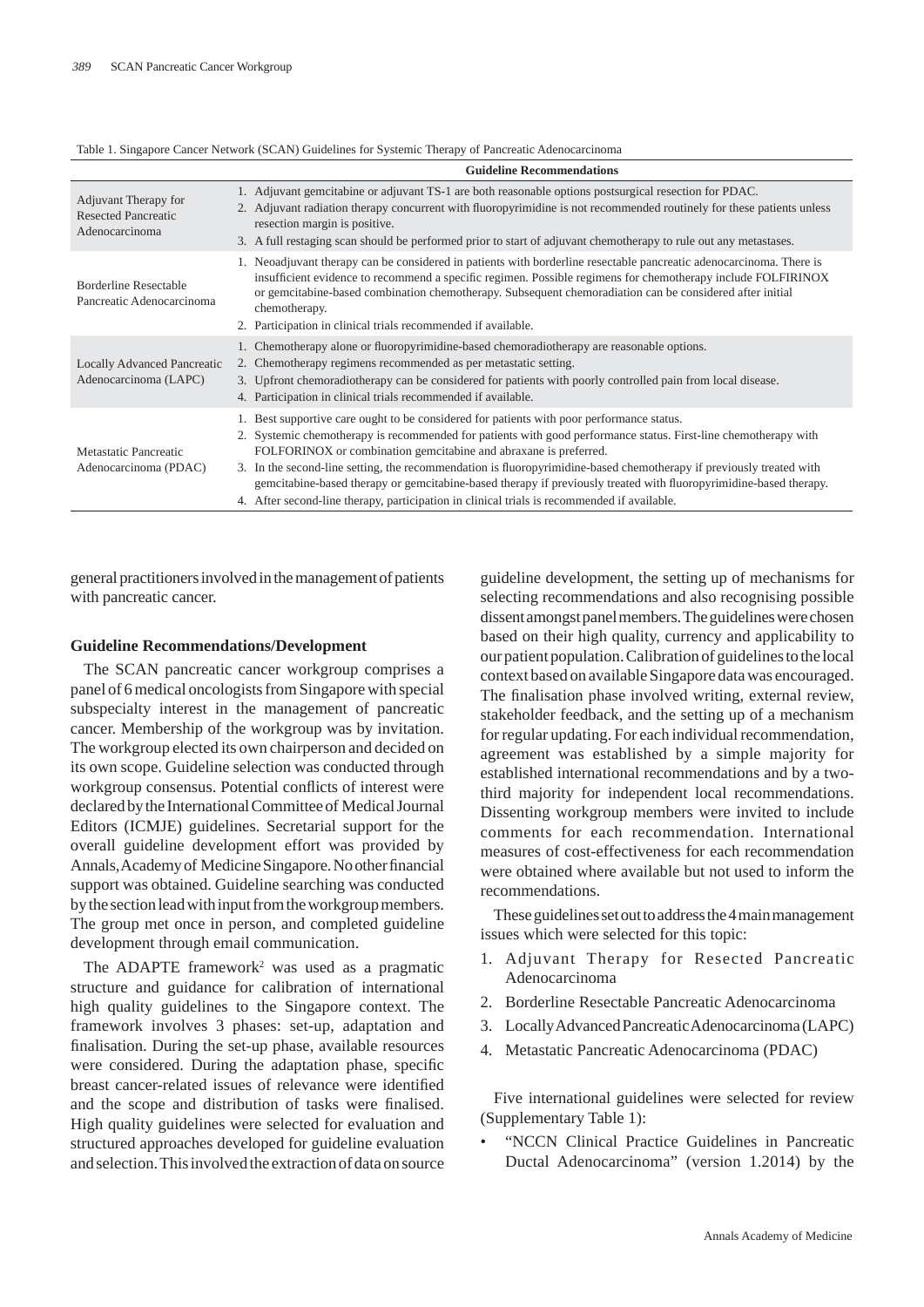National Cancer Comprehensive Network (NCCN,  $USA)^3$ 

- "Pancreatic Adenocarcinoma: ESMO-ESDO Clinical Practice Guidelines for Diagnosis, Treatment and Follow-up" by the European Society of Medical Oncology (ESMO) 20124
- "Program in Evidence-based Care (PEBC)" by Cancer Care Ontario 20135-7
- "EBM-based Clinical Guidelines for Pancreatic Cancer (2013) Issued by the Japan Pancreas Society: A Synopsis" by the Japan Pancreas Society8
- "Guidelines for the Management of Patients with Pancreatic, Periampullary and Ampullary Cancers" by the British Society of Gastroenterology, Pancreatic Society of Great Britain and Ireland and the Association of Upper Gastrointesinal Surgeons of Great Britain and Ireland  $(2005)^9$

These guidelines will be reviewed or updated every 2 years. If there are significant new developments that impact the management of pancreatic cancer, it will be reviewed earlier.

# **1. Adjuvant Therapy for Resected Pancreatic Adenocarcinoma**

# *Rationale for Adjuvant Chemotherapy after Resection of PDAC*

# *Gemcitabine or 5-fluorouracil* (FU)

Even when R0 resection is achieved in pancreatic adenocarcinoma, relapse rates are still high. Only about 15% to 20% of PDACs are cured by resection alone. Several trials have examined the role of adjuvant chemotherapy given after resection in PDAC. The European ESPAC-1 trial was a large study examining adjuvant chemotherapy alone and chemoradiotherapy in resected PDAC.10 In this 2x2 factorial design trial, adjuvant chemotherapy conferred better survival benefit compared to no chemotherapy (20.1 months vs 15.5 months,  $P = 0.009$ ). Adjuvant chemoradiotherapy did not improve survival compared to those who did not receive this. The subsequent CONKO-001 trial compared no adjuvant therapy to adjuvant gemcitabine after PDAC resection and showed improved 5-year overall survival (OS) of 11% (21% vs 10%) with addition of 6 months of adjuvant gemcitabine.11 Similarly, a smaller Japanese trial also showed disease-free survival (DFS) benefit with adjuvant gemcitabine over observation.<sup>12</sup>

ESPAC 3 trial compared adjuvant gemcitabine with adjuvant bolus leucovorin-modulated 5-FU in resected PDAC and found no differences in survival outcomes between both arms.<sup>13</sup> However, patients who received fluoropyrimidines had more grade III and IV toxicities like stomatitis and

diarrhea. Similarly, in the RTOG 9704 trial, there were no survival differences between patients who received gemcitabine versus those who received fluoropyrimidines.<sup>14</sup>

The NCCN, ESMO and Canadian guidelines all recommend gemcitabine or 5-FU as adjuvant chemotherapy for resected PDAC.

# *TS-1*

More recently, JASPAC-01 trial showed that adjuvant oral TS-1 alone was not inferior to adjuvant gemcitabine in resected PDAC.<sup>15</sup> Two-year survival with TS-1 was 70% and 53% with gemcitabine (HR = 0.54, *P* <0.001). TS-1 was also better tolerated than gemcitabine though the former had more incidences of stomatitis and diarrhea. The NCCN, ESMO and Canadian guidelines do not recommend TS-1 as adjuvant therapy as this drug is not available in some of these countries and TS-1 data in their PDAC populations is lacking.

All patients with resected PDAC should be considered for adjuvant therapy.

#### *Role of Radiation Therapy as Part of Adjuvant Therapy*

In the 1980s, the GITSG trial that was conducted in the USA showed that adjuvant bolus 5-FU with radiation therapy (40 Gy) followed by adjuvant 5-FU for 2 years after PDAC resection doubled survival rates over observation alone (2-year OS, 20% vs 10%).<sup>16</sup> This trial was stopped early due to poor recruitment. The Europeans tried to reproduce these results in the EORTC trial done in the late 1990s, comparing continuous infusion 5-FU concurrent with split course radiation (40 Gy) therapy as adjuvant therapy with observation alone in resected PDACs.17 This trial only showed a trend towards improved survival with chemoradiation and no differences in local recurrence.

The ESPAC-1 trial, which tried to compare adjuvant chemotherapy, adjuvant chemoradiation and observation found that patients who received adjuvant chemoradiation did worse than patients in the other groups.<sup>10</sup> Thus, based on EORTC and ESPAC-1, ESMO guidelines do not recommend adjuvant chemoradiation after PDAC resection. On the other hand, the American guidelines still recommend adjuvant chemoradiation based on the positive results of the GITSG trial and other uncontrolled series and the opinion that the flaws in the European trials preclude any firm conclusions.

### *Rationale for Postsurgery Imaging*

Pancreatic cancer has an extremely high rate of systemic recurrence (>80%) and a very high rate of local recurrence (>20%). Some patients develop recurrence within 8 weeks of surgery, thus it is recommended that imaging scans are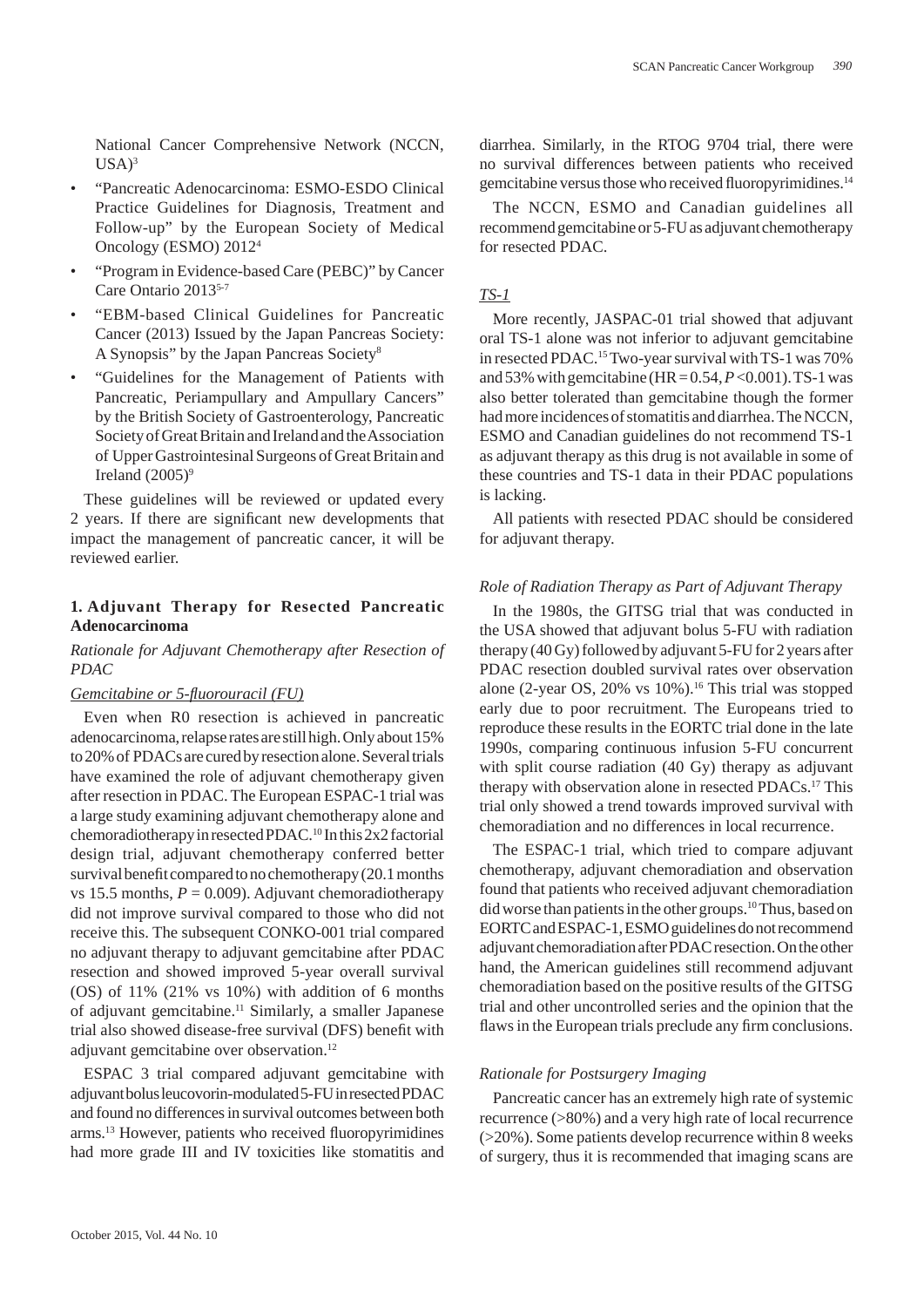performed prior to initiation of adjuvant therapy. For patients for whom adjuvant chemoradiation is planned after adjuvant chemotherapy is started, an imaging scan is recommended prior to start of chemoradiation phase.

# **Recommendations Regarding Adjuvant Therapy for Resected Pancreatic Adenocarcinoma**

- 1. Adjuvant gemcitabine or adjuvant TS-1 are both reasonable options postsurgical resection for PDAC.
- 2. Adjuvant radiation therapy concurrent with fluoropyrimidine is not recommended routinely for these patients unless resection margin is positive.
- 3. A full restaging scan should be performed prior to start of adjuvant chemotherapy to rule out any metastases.

# **2. Borderline Resectable Pancreatic Adenocarcinoma**

The consensus statement from the American Hepato-Pancreato-Biliary Association (AHPBA)<sup>18</sup> which is also endorsed by NCCN<sup>3</sup> and ESMO<sup>4</sup> considered "borderline resectable pancreatic adenocarcinoma" to include the following:

- 1. No distant metastases.
- 2. Venous involvement of the superior mesenteric vein (SMV)/portal vein demonstrating tumour abutment with or without impingement and narrowing of the lumen, encasement of the SMV/portal vein but without encasement of the nearby arteries, or short segment venous occlusion resulting from either tumour thrombus or encasement, but with suitable vessel proximal and distal to the area of vessel involvement, allowing for safe resection and reconstruction.
- 3. Gastroduodenal artery encasement up to the hepatic artery with either short segment encasement or direct tumour abutment of the hepatic artery, but without extension to the celiac axis.
- 4. Tumour abutment of the superior mesenteric artery not to exceed >180° of the circumference of the vessel wall.

There is no clear consensus with regard to management of borderline resectable pancreatic adenocarcinoma. NCCN and ESMO guidelines consider neoadjuvant therapy as an acceptable option to upfront resection in patients with borderline resectable pancreatic cancer. There is however insufficient evidence to recommend specific neoadjuvant regimens. PEBC, Cancer Care Ontario (CCO), the Japan Pancreas Society (JPS) and the British Society of Gastroenterology, Pancreatic Society of Great Britain and Ireland and the Association of Upper Gastrointesinal Surgeons of Great Britain and Ireland (AUGIS) recommend participation in clinical trials where possible in this instance.

# **Recommendations for Borderline Resectable Pancreatic Adenocarcinoma**

- 1. Neoadjuvant therapy can be considered in patients with borderline resectable pancreatic adenocarcinoma. There is insufficient evidence to recommend a specific regimen. Possible regimens for chemotherapy include FOLFIRINOX or gemcitabin-based combination chemotherapy. Subsequent chemoradiation can be considered after initial chemotherapy.
- 2. Participation in clinical trials recommended if available.

# **3. Locally Advanced Pancreatic Adenocarcinoma (LAPC)**

At initial diagnosis, 30% of patients with pancreatic adenocarcinoma present with locally advanced tumour (LAPC).19 The goals of treatment are to reduce symptoms and prolong life. Treatment recommendation depends on the patient's performance status. Patients with poor performance status would not benefit from aggressive therapy. The following discussion is meant for patients with good performance status.

# *Chemotherapy versus Chemoradiotherapy*

There are differing treatment recommendations. Both NCCN and ESMO guidelines recommend systemic chemotherapy alone, although NCCN does endorse chemoradiotherapy following a course of systemic chemotherapy in selected patients. PEBC, CCO prefers chemoradiotherapy whilst JPS lists chemoradiotherapy as an option.

The utility of adding radiotherapy to chemotherapy is debatable. Two chemoradiotherapy strategies have been employed: 1) upfront chemoradiotherapy and 2) chemoradiotherapy following chemotherapy.

# *Upfront Chemoradiotherapy*

Two recent studies have evaluated the role of upfront chemoradiotherapy in this setting with differing conclusions. Both studies were however terminated early. ECOG 4201 compared gemcitabine alone versus gemcitabine with radiotherapy in patients with LAPC. Despite poor accrual and early termination, median OS of patients who received radiotherapy was longer (9.2 months vs 11.1 months,  $P =$ 0.017). This study however lacks statistical robustness as the confidence interval of survival between the 2 arms overlap.<sup>20</sup>

The FFCD-SFRO study randomised 119 patients to receive either gemcitabine alone or intensive chemoradiotherapy with 5-FU plus cisplatin followed by maintenance gemcitabine. This study demonstrated a superior OS at 1 year for gemcitabine alone compared to chemoradiotherapy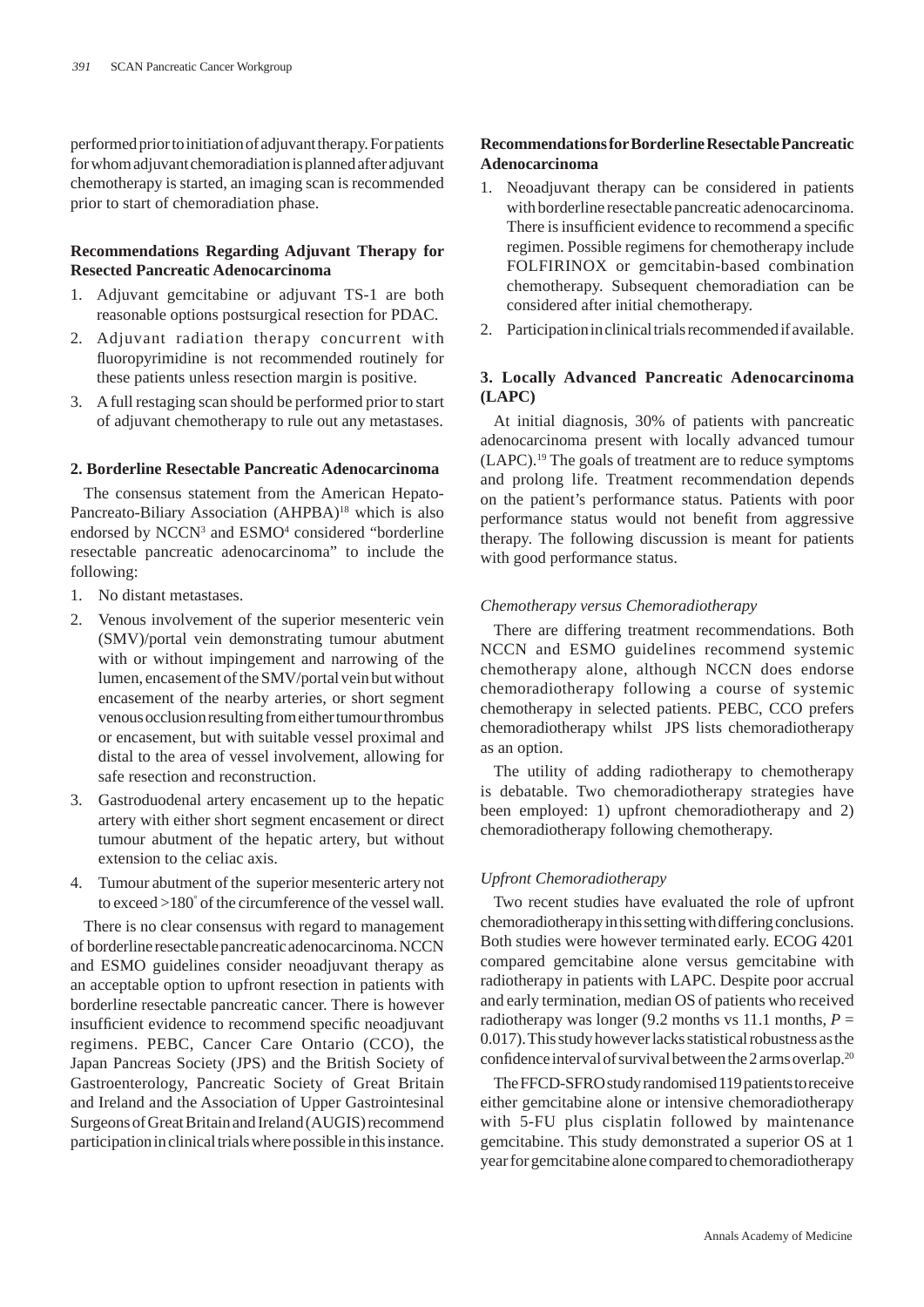(53% vs 32%, HR = 0.54; 95% CI, 0.31 to 0.96; *P* = 0.006). This study was stopped early as interim analysis showed a lower survival rate in combination arm attributable to increased severe toxicities.<sup>21</sup>

Taken together, upfront chemoradiotherapy in patients with LAPC is controversial. Use of upfront chemoradiotherapy however, can be considered in selected cases, for example in patients with poor pain control.

#### *Chemoradiotherapy Following Chemotherapy*

The LAP 07 trial attempted to evaluate the additional benefit of chemoradiotherapy after a course of chemotherapy. Preliminary analyses have been presented in abstract form. LAPC patients were first randomised to gemcitabine or gemcitabine plus erlotinib. Patients with controlled disease after 4 months of chemotherapy were then randomised to 2 additional months of chemotherapy or chemoradiotherapy amounting to 54 Gy and concurrent capecitabine. Administration of chemoradiotherapy in patients with LAPC controlled with induction chemotherapy was not superior to continuing chemotherapy alone in terms of overall survival. The OS was not significantly different between the 2 arms (15.2 vs 16.5 months,  $P = 0.8$ ). Even though the OS was not improved in the chemoradiotherapy arm, patients with non-progressive LAPC after 4 months of induction chemotherapy had a longer time without treatment in the chemoradiotherapy arm (159 vs 96 days, respectively,  $P =$  $(0.05)$  with significantly less local tumour progression  $(34\%$ vs 65%,  $P < 0.0001$ ).<sup>22</sup>

# *Choice of Chemotherapy*

Choice of chemotherapy used in patients with LAPC mirrors the options of systemic chemotherapy in the metastatic setting.

#### **Recommendations for LAPC**

- 1. Chemotherapy alone or fluoropyrimidine-based chemoradiotherapy are reasonable options.
- 2. Chemotherapy regimens recommended as per metastatic setting.
- 3. Upfront chemoradiotherapy can be considered for patients with poorly controlled pain from local disease.
- 4. Participation in clinical trials recommended if available.

# **4. Metastatic Pancreatic Adenocarcinoma**

# *Front-line Treatment for Metastatic Pancreatic Adenocarcinoma (PDAC)*

Patients with poor performance status ought to be offered the best supportive care. In younger patients with good

performance status, options for first-line chemotherapy that have emerged in more recent studies include FOLFIRINOX<sup>23</sup> and gemcitabine in combination with nab-paclitaxel.<sup>24</sup> This is based on the PRODIGE<sup>23</sup> and MPACT<sup>24</sup> trials respectively, first-line radiochemotherapies (RCTs) showing overall survival benefits when compared to the existing standard of gemcitabine monotherapy.25

FOLFIRINOX has shown an improvement in both median progression-free survival (PFS) (6.4 months vs 3.3 months,  $P \leq 0.001$ ) and median OS (11.1 months vs 6.8 months,  $P \leq 0.001$ ). The rates of grade III or IV toxicities were higher in the FOLFIRINOX arm, in particular 45.7% for neutropenia, though there were no toxic deaths reported. In fact, the patients in the FOLFIRINOX arm had an improved quality of life comparatively.<sup>25</sup> The toxicities of FOLFIRINOX could be managed with supportive measures such as growth factor support.

The MPACT trial<sup>24</sup> showed that the addition of nabpaclitaxel to gemcitabine demonstrated improved median OS (8.5 months vs 6.7 months; *P* <0.0001), median PFS (5.5 months vs 3.7 months; *P* <0.001) and improved overall response rate (ORR) (23% vs  $7\%$ ;  $P < 0.001$ ). The common grade III or IV adverse events attributable to nab-paclitaxel were neutropenia (38%), fatigue (17%), and neuropathy  $(17\%)$ .

For older patients and individuals who are unable to tolerate combination therapy, it is reasonable to consider monotherapy with either gemcitabine or S-1.<sup>26-27</sup>

# *Addition of Targeted Therapy to Systemic Chemotherapy*

There is currently no evidence to support the use of targeted therapy with bevacizumab or cetuximab in combination with chemotherapy in the first-line treatment of metastatic pancreatic carcinoma.

#### *Second-line Treatment*

In the second-line setting, for patients with good performance status, fluoropyrimidine-based chemotherapy is recommended for patients who had previously been treated with gemcitabine based therapy<sup>7-9,28-30</sup> or gemcitabine-based therapy if previously treated with fluoropyrimidine-based therapy.<sup>30</sup>

A systemic review of clinical trials done in the second-line setting revealed that there is limited data but possible advantage of second-line treatment over best supportive care.30

# *Third-line Treatment*

Patients who have progressed beyond 2 or more lines of treatment are recommended for enrollment in clinical trials if they still have good performance status.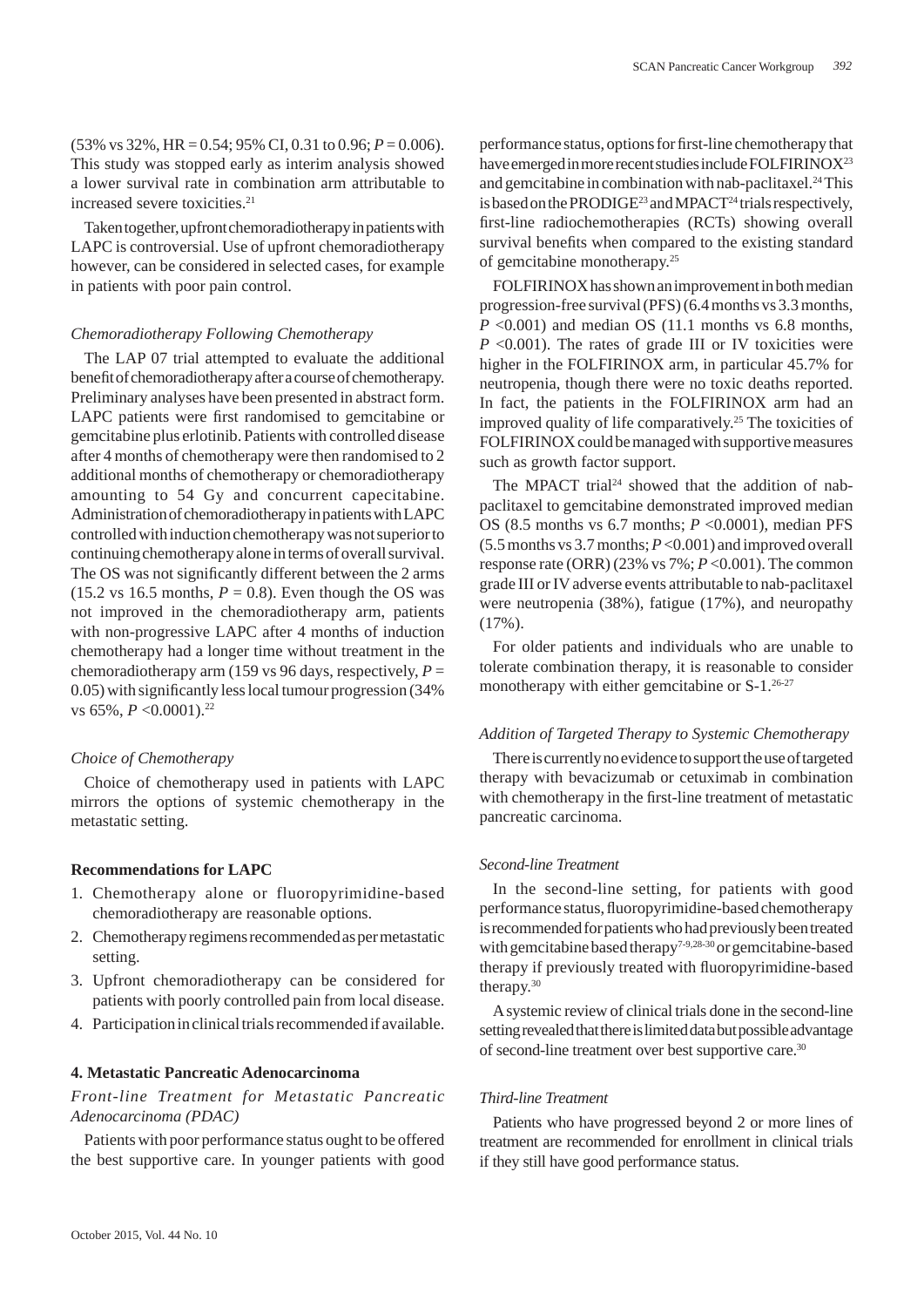## **Recommendations for Metastatic Pancreatic Cancer**

- 1. Best supportive care ought to be considered for patients with poor performance status.
- 2. Systemic chemotherapy is recommended for patients with good performance status. First-line chemotherapy with FOLFORINOX or combination gemcitabine and abraxane is preferred.
- 3. In the second-line setting, the recommendation is fluoropyrimidine-based chemotherapy if previously treated with gemcitabine-based therapy or gemcitabinebased therapy if previously treated with fluoropyrimidinebased therapy.
- 4. After second-line therapy, participation in clinical trials is recommended if available.

All recommendations were unanimously agreed upon.

#### *Confl icts of Interest*

*Dr Choo reports serving on advisory boards of Bayer, Norvatis, Bristol Myers Squibb and Lilly Oncology, receiving advisory or speaker honoraria from SIRTEX, Novartis and Bristol Myers Squibb and travel funding from Merck; Dr Lim, receiving advisory board fees from Pfi zer and Bristol Myers Squibb and speaker bureau fees from Novartis; Dr Yeo, serving on advisory boards of Roche and Bayer; Dr Yong, receiving fees from Roche as a trial data safety monitoring committee member; Dr Foo and Dr Tai have nothing to disclose.*

#### *Workgroup Members*

*The Members of the SCAN Pancreatic Cancer Workgroup are Section Lead and Workgroup Chairperson: Wee Lee Yeo, MBBS, MRCP, FAMS, Oncology, John Hopkins Singapore, Singapore; Workgroup Members (Voting): Kian-Fong Foo, MBBS (S'pore), MMed (Int Med), MRCP (UK), Medical Oncology, Parkway Cancer Centre, Singapore; Su Pin Choo, MBBS, MRCP (UK), FAMS, Division of Medical Oncology, Gastrointestinal Oncology Department, National Cancer Centre Singapore, Singapore; Hwee Yong Lim, BmedSci, MB BCh BAO, ABIM Int Med (USA), ABIM Hematology (USA), Medical Oncology, Novena Cancer Centre, Singapore; Angela SL Pang, MBBS (S'pore), MRCP, MMed (Int Med), Department of Haematology-Oncology, National University Cancer Institute, Singapore, Singapore, David Tai, MBBS, MRCP (UK), Division of Medical Oncology, Gastrointestinal Oncology Department, National Cancer Centre Singapore, Singapore; Wei Peng Yong, MB ChB (Aberdeen), MRCP (UK), Clinical Pharmacology Fellowship (University of Chicago), Department of Haematology-Oncology, National University Cancer Institute, Singapore, Singapore.*

#### *Reviewers*

*Invited reviewers were Gilberto Lopes, MD, MBA, Oncoclinicas Group, Brazil; John Zalcberg, MBBS, PhD, FRACP, Cancer Research Program, Monash University, Australia; Eileen M O'Reilly, MD, Department of Medicine, Memorial Sloan Kettering Cancer Center, USA; Junji Furuse, MD, PhD, Department of Medical Oncology, Kyorin University School of Medicine, Japan; Takuji Okusaka, MD, PhD, Department of Hepatobiliary and Pancreatic Oncology, National Cancer Center Hospital, Japan.*

#### **REFERENCES**

- 1. Health Promotion Board, Singapore. National Registry of Disease Office. Singapore cancer registry interim annual registry report—trends in cancer incidence in Singapore 2008-2012. Singapore, Health Promotion Board, 2013.
- 2. Fervers B, Burgers JS, Haugh MC, Latreille J, Mlika-Cabanne N, Paquet L, et al. Adaptation of clinical guidelines: literature review and proposition for a framework and procedure. Int J Qual Health Care 2006;18:167-76.
- 3. National Comprehensive Cancer Network. NCCN guidelines for Ovarian Cancer Version 1.2014. Available at: http://www.nccn.org/professionals/ physician\_gls/f\_guidelines.asp. Accessed on 15 March 2014.
- 4. Seufferlein T, Bachet JB, Van Cutsem E, Rougier P; ESMO Guidelines Working Group. Pancreatic adenocarcinoma: ESMO-ESDO Clinical Practice Guidelines for diagnosis, treatment and follow-up. Ann Oncol 2012;23:vii33-40.
- 5. Cancer Care Ontario. Program in Evidence-based Care (PEBC). The treatment of locally advanced pancreatic cancer 2-7 Version 2 EBS: September 2011. Available at: https://www.cancercare.on.ca/toolbox/ qualityguidelines/diseasesite/gastro-ebs/. Accessed on 15 March 2014.
- 6. Cancer Care Ontario. Program in Evidence-based Care (PEBC). The use of FOLFIRINOX as first-line treatment for metastatic pancreatic adenocarcinoma 2-18 EBS: June 2011. Available at: https://www. cancercare.on.ca/toolbox/qualityguidelines/diseasesite/gastro-ebs/. Accessed on 15 March 2014.
- 7. Cancer Care Ontario. Program in Evidence-based Care (PEBC). Chemotherapy or radiotherapy for resectable pancreatic adenocarcinoma 2-23 Version 2 EBS: June 2013. Available at: https:// www.cancercare.on.ca/toolbox/qualityguidelines/diseasesite/gastro-ebs/. Accessed on 15 March 2014.
- 8. Yamaguchi K, Okusaka T, Shimizu K, Furuse J, Ito Y, Hanada K, et al. EBM-based Clinical Guidelines for Pancreatic Cancer (2013) issued by the Japan Pancreas Society: a synopsis. Jpn J Clin Oncol 2014;44:883-8.
- 9. Pancreatric Section, British Society of Gastroenterology; Pancreatic Society of Great Britain and Ireland; Association of Upper Gastrointestinal Surgeons of Great Britain and Ireland; Royal College of Pathologists; Special Interest Group for Gastro-Intestinal Radiology. Guidelines for the management of patients with pancreatic cancer periampullary and ampullary carcinomas. Gut 2005;54;1-16.
- 10. Neoptolemos JP, Stocken DD, Friess H, Bassi C, Dunn JA, Hickey H, et al. A randomized trial of chemoradiotherapy and chemotherapy after resection of pancreatic cancer. N Engl J Med 2004;350:1200-10.
- 11. Oettle H, Neuhaus P, Hochhaus A, Hartmann JT, Gellert K, Ridwelski K, et al. Adjuvant chemotherapy with gemcitabine and long-term outcomes among patients with resected pancreatic cancer: the CONKO-001 randomized trial. JAMA 2013;310:1473-81.
- 12. Ueno H, Kosuge T, Matsuyama Y, Yamamoto J, Nakao A, Egawa S, et al. A randomised phase III trial comparing gemcitabine with surgery-only in patients with resected pancreatic cancer: Japanese Study Group of Adjuvant Therapy for Pancreatic. Br J Cancer 2009;101:908-15.
- 13. Neoptolemos JP, Stocken DD, Bassi C, Ghaneh P, Cunningham D, Goldstein D, et al. Adjuvant chemotherapy with fluorouracil plus folinic acid vs gemcitabine following pancreatic cancer resection: a randomized controlled trial. JAMA 2010;304:1073-81.
- 14. Regine WF, Winter KA, Abrams RA, Safran H, Hoffman JP, Konski A, et al. Fluorouracil vs gemcitabine chemotherapy before and after fluorouracilbased chemoradiation following resection of pancreatic adenocarcinoma: a randomized controlled trial. JAMA 2008;299:1019-26.
- 15. Maeda A, Boku N, Fukutomi A, Kondo S, Kinoshita T, Nagino M, et al. Randomized phase III trial of adjuvant chemotherapy with gemcitabine versus S-1 in patients with resected pancreatic cancer: Japan Adjuvant Study Group of Pancreatic Cancer (JASPAC-01). Jpn J Clin Oncol 2008;38:227-9.
- 16. Kalser MH, Ellenberg SS. Pancreatic cancer. Adjuvant combined radiation and chemotherapy following curative resection. Arch Surg 1985;120:899-903.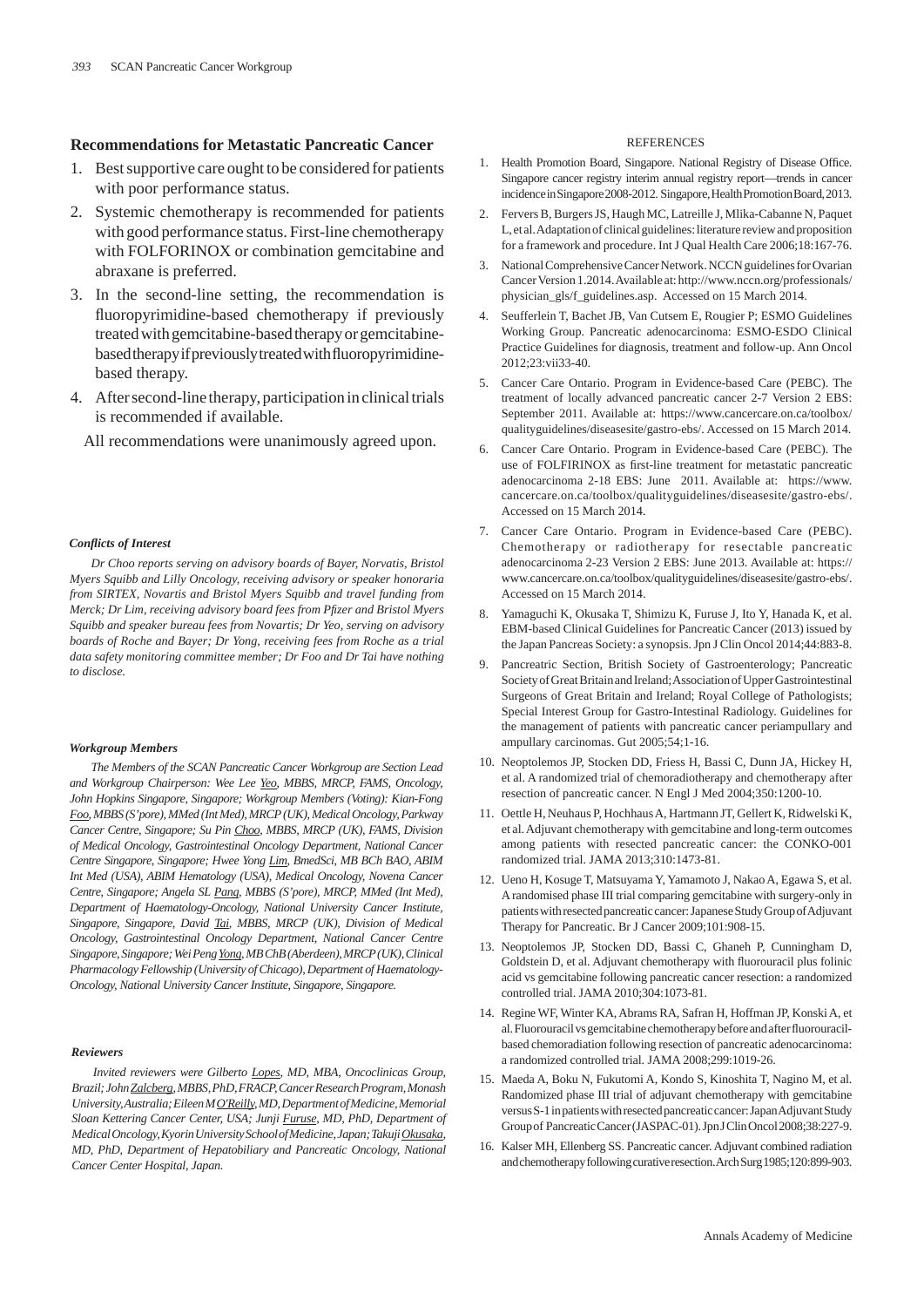- 17. Klinkenbijl JH, Jeekel J, Sahmoud T, van Pel R, Couvreur ML, Veenhof CH, et al. Adjuvant radiotherapy and 5-fluorouracil after curative resection of cancer of the pancreas and periampullary region: phase III trial of the EORTC gastrointestinal tract cancer cooperative group. Ann Surg 1999;230:776-82.
- 18. Callery MP, Chang KJ, Fishman EK, Talamonti MS, William Traverso L, Linehan DC. Pretreatment assessment of resectable and borderline resectable pancreatic cancer: expert consensus statement. Ann Surg Oncol 2009;16:1727-33.
- 19. Jemal A, Siegel R, Ward E, Hao Y, Xu J, Thun MJ. Cancer Statistics, 2009. CA Cancer J Clin 2009;59:225-49.
- 20. Loehrer PJ Sr, Feng Y, Cardenes H, Wagner L, Brell JM, Cella D, et al. Gemcitabine alone versus gemcitabine plus radiotherapy in patients with locally advanced pancreatic cancer: an Eastern Cooperative Oncology Group Trial. J Clin Oncol 2011;29:4105-12.
- 21. Chauffert B, Mornex F, Bonnetain F, Rougier P, Mariette C, Bouché O, et al. Phase III trial comparing intensive induction chemoradiotherapy (60 Gy, infusional 5-FU and intermittent cisplatin) followed by maintenance gemcitabine with gemcitabine alone for locally advanced unresectable pancreatic cancer. Definitive results of the 2000-01 FFCD/SFRO study. Ann Oncol 2008;19:1592-9.
- 22. Huguet F, Hammel P, Vernerey D, Goldstein D, Van Laethem JL, Glimelius B, et al. Impact of chemoradiotherapy (CRT) on local control and time without treatment in patients with locally advanced pancreatic cancer (LAPC) included in the international phase III LAP 07 study. J Clin Oncol 2014;32 (suppl; abstr 4001). Available at: http://meetinglibrary.asco.org/ content/132620-144. Accessed on 15 March 2014.
- 23. Conroy T, Desseigne F, Ychou M, Bouché O, Guimbaud R, Bécouarn Y, et al. FOLFIRINOX versus gemcitabine for metastatic pancreas cancer. N Engl J Med 2011;364:1817-25.
- 24. Von Hoff DD, Ervin T, Arena FP, Chiorean EG, Infante J, Moore M, et al. Increased survival in pancreatic cancer with nab-paclitaxel plus gemcitabine. N Engl J Med 2013;369:1691-703.
- 25. Gourgou-Bourgade S, Bascoul-Mollevi C, Desseigne F, Ychou M, Bouché O, Guimbaud R, et al. Impact of FOLFIRINOX compared with gemcitabine on quality of life in patients with metastatic pancreatic cancer: results from the PRODIGE4/ACCORD 11 randomized trial. J Clin Oncol 2013;31:23-9.
- 26. Burris HA 3rd, Moore MJ, Andersen J, Green MR, Rothenberg ML, Modiano MR, et al. Improvements in survival and clinical benefit with gemcitabine in first-line therapy for patients with advanced pancreas cancer: a randomized trial. J Clin Oncol 1997;15:2403-13.
- 27. Ueno H, Ioka T, Ikeda M, Ohkawa S, Yanagimoto H, Boku N, et al. Randomized phase III study of gemcitabine plus S-1, S-1 alone, or gemcitabine alone in patients with locally advanced and metastatic pancreatic cancer in Japan and Taiwan: GEST study. J Clin Oncol 2013;31:1640-8.
- 28. Pelzer U, Schwaner I, Stieler J, Adler M, Seraphin J, Dörken B, et al. Best supportive care versus oxaliplatin, folinic acid and 5-fluorouracil (OFF) plus BSC in patients for second line advanced pancreatic cancer: a phase III-study from the German CONKO-study group. Eur J Cancer 2011;47:1676-81.
- 29. Pelzer U, Kubica K, Stieler J, I Schwaner, G Heil, M Görner, et al. A randomized trial in patients with gemcitabine refractory pancreatic cancer. Final results of the CONKOO 003 study. J Clin Oncol 2007;26:4508. Available at: http://meeting.ascopubs.org/cgi/content/short/26/15\_ suppl/4508. Accessed on 15 March 2014.
- 30. Rahma OE, Duffy A, Liewehr, Steinberg SM, Greten TF. Second-line treatment in advanced pancreatic cancer: a comprehensive analysis of published clinical trials. Ann Oncol 2013;24:1972-1979.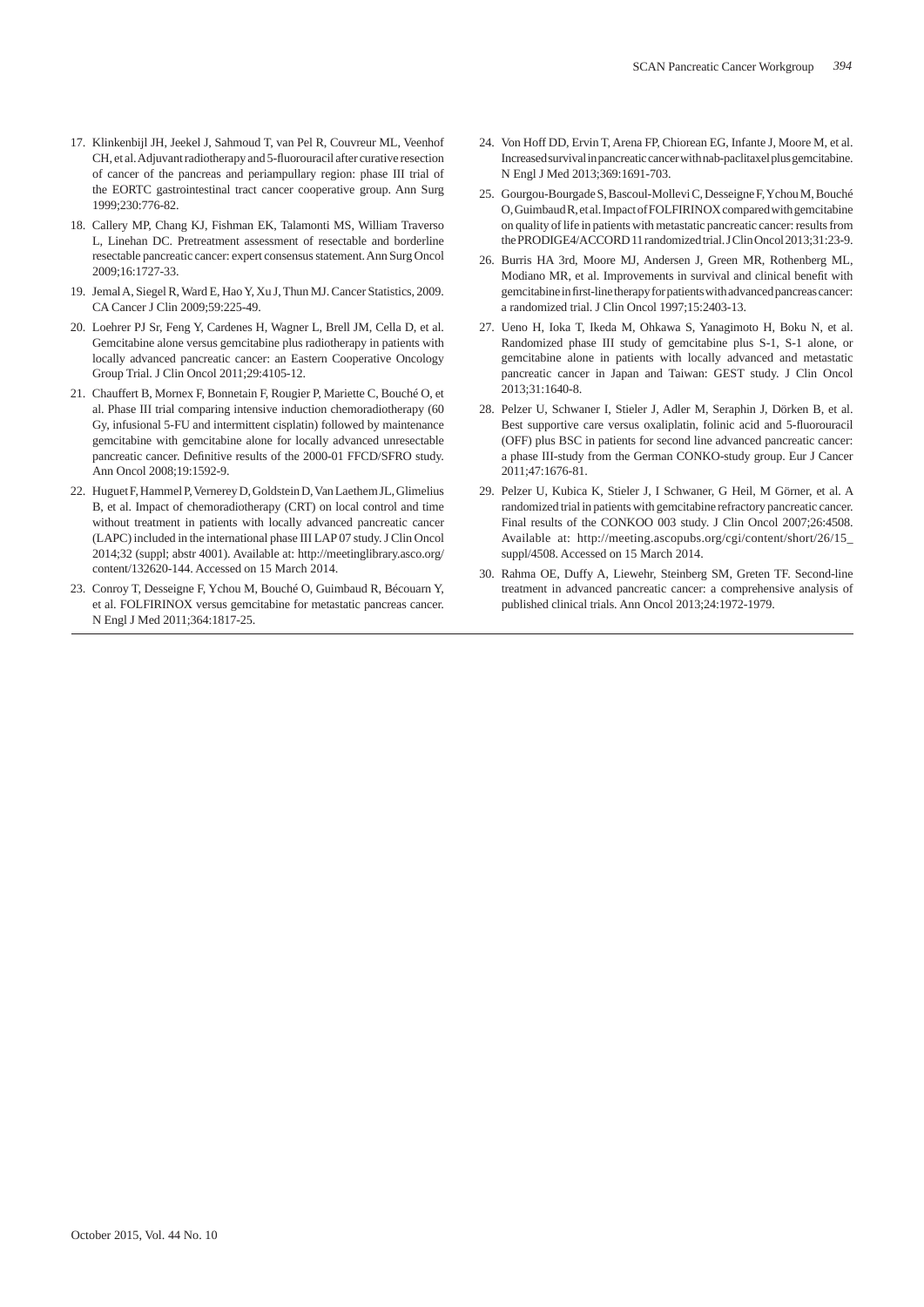|                                                                     | Supplementary Table 1. International Guidelines for Systemic Therapy of Pancreatic Adenocarcinoma                                                                                                                                                                                                                                                      |                                                                                                                                                                                                                                   |                                                                                                                                                                                                                                                                                                                      |                                                                                                                                                                                                                                                                    |                                                                                                                                                                                                       |                                                                                                             |
|---------------------------------------------------------------------|--------------------------------------------------------------------------------------------------------------------------------------------------------------------------------------------------------------------------------------------------------------------------------------------------------------------------------------------------------|-----------------------------------------------------------------------------------------------------------------------------------------------------------------------------------------------------------------------------------|----------------------------------------------------------------------------------------------------------------------------------------------------------------------------------------------------------------------------------------------------------------------------------------------------------------------|--------------------------------------------------------------------------------------------------------------------------------------------------------------------------------------------------------------------------------------------------------------------|-------------------------------------------------------------------------------------------------------------------------------------------------------------------------------------------------------|-------------------------------------------------------------------------------------------------------------|
| Guideline Title                                                     | Adenocarcinoma Cancer<br><b>NCCN</b> Clinical Practice<br>Guidelines in Oncology<br>Pancreatic Ductal<br><b>Version 1.2014</b>                                                                                                                                                                                                                         | Treatment and Follow-up<br><b>Guidelines for Diagnosis,</b><br><b>ESMO Clinical Practice</b><br>Adenocarcinoma:<br>Pancreatic                                                                                                     | Management of Patients<br>with Pancreatic Cancer,<br>Ampullary Carcinoma<br>Periampullary and<br>Guidelines for the                                                                                                                                                                                                  | Program in Evidence-<br>Cancer Care Ontario<br>Based Care (PEBC),                                                                                                                                                                                                  | Japan Pancreas Society: A<br><b>Guidelines for Pancreatic</b><br>Cancer 2009 from the<br><b>EBM-Based Clinical</b><br>Synopsis                                                                        | <b>Singapore Cancer</b><br>Network (SCAN)<br>Guidelines                                                     |
| Date Released                                                       | 1 January 2014                                                                                                                                                                                                                                                                                                                                         | 1 October 2012                                                                                                                                                                                                                    | 13 May 2005                                                                                                                                                                                                                                                                                                          | 2 April 2013                                                                                                                                                                                                                                                       | 1 July 2009                                                                                                                                                                                           | 27 March 2014                                                                                               |
| Developer<br>Guideline                                              | Comprehensive Network<br>(NCCN), United States<br>National Cancer                                                                                                                                                                                                                                                                                      | Medical Oncology (ESMO)<br>European Society for                                                                                                                                                                                   | Interest Group for Gastro-<br>Gastrointestinal Surgeons<br>Great Britain and Ireland,<br>of Pathologists, Special<br>Ireland, Royal College<br>Association of Upper<br>Pancreatic Society of<br>Pancreatic section of<br>of Gastroenterology,<br>of Great Britain and<br>Intestinal Radiology<br>the British Society | Cancer Care Ontario (CCO)                                                                                                                                                                                                                                          | Japan Pancreas Society                                                                                                                                                                                | Consensus of SCAN<br>Pancreatic Cancer<br>Workgroup                                                         |
| of Guideline<br>Description<br>of Method<br>Validation              | Statement of evidence and<br>consensus of the authors<br>approaches to treatment.<br>regarding their views<br>of currently accepted                                                                                                                                                                                                                    | that seeks the consensus of<br>developed from discussion<br>experts and the fulfillment<br>at consensus conferences.<br>Group decision-making<br>Recommendations<br>of objectives.                                                | authors based on available<br>Consensus statement of<br>evidence.                                                                                                                                                                                                                                                    | formalised external review<br>scientific literature and its<br>interpretation by Disease<br>derived from systematic<br>by Ontario practitioners.<br>Guideline Development<br>review of clinical and<br>Site Group (DSG) or<br>Group (GDG) and a<br>Recommendations | and Igakuchuo Zasshi (443<br>literature listed on Pubmed<br>Recommendations derived<br>from systematic review of<br>papers).                                                                          | Recommendations made<br>through adaptation of<br>existing guidelines.                                       |
| Target Population                                                   | Preoperative                                                                                                                                                                                                                                                                                                                                           | Preoperative                                                                                                                                                                                                                      | Preoperative                                                                                                                                                                                                                                                                                                         | Preoperative                                                                                                                                                                                                                                                       | Preoperative                                                                                                                                                                                          | Preoperative                                                                                                |
| Treatment                                                           | prognostic feature, however,<br>to neoadjuvant therapy after<br>biopsy confirmation though<br>Panel does not recommend<br>consideration can be given<br>a clinical trial is preferred.<br>resectable but have poor<br>except on a clinical trial.<br>who appear technically<br>for resectable patients<br>For selected patients<br>neoadjuvant therapy | be performed within clinical<br>chemoradiation should only<br>neoadjuvant chemotherapy,<br>encouraged to join clinical<br>trials. Patients should be<br>In case of resectable<br>pancreatic cancer,<br>radiotherapy or<br>trials. | should only be given within<br>the context of a clinical<br>Neoadjuvant therapies<br>trial.                                                                                                                                                                                                                          | the use of preoperative<br>There is insufficient<br>evidence to support<br>chemotherapy or<br>radiotherapy.                                                                                                                                                        | There is increasing evidence<br>clinical trials or long-term<br>supporting the efficacy of<br>1) chemoradiation and 2)<br>chemotherapy. However,<br>preoperative treatment:<br>analyses are required. | pancreatic adenocarcinoma<br>Patients with resectable<br>should undergo upfront<br>resection <sup>*</sup> . |
| <sup>‡</sup> Chemotherapy or chemoRT.<br>Resectable - resect first. | Borderline - consider neoadjuvant, insufficient evidence to recommend specific regimen.<br><sup>8</sup> Possible regimes: FOLFIRINOX, GEM-based treatment.                                                                                                                                                                                             |                                                                                                                                                                                                                                   |                                                                                                                                                                                                                                                                                                                      |                                                                                                                                                                                                                                                                    |                                                                                                                                                                                                       |                                                                                                             |

SCAN Pancreatic Cancer Workgroup

*395*